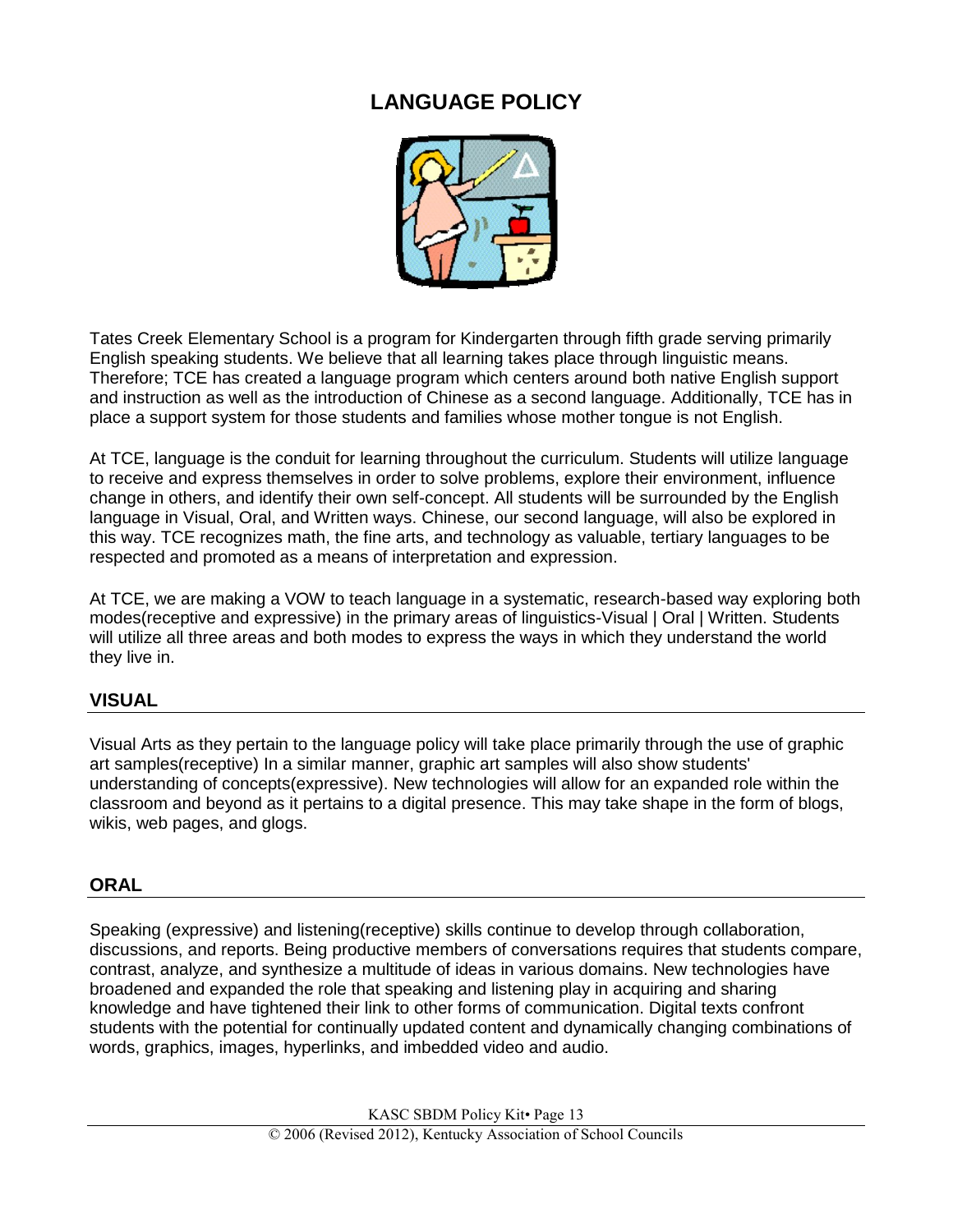For students, writing is a key means of asserting and defending claims, showing what they know about a subject, and conveying what they have experienced, imagined, thought, and felt. To be college- and career-ready writers, students must take task, purpose, and audience into careful consideration, choosing words, information, structures, and formats deliberately. They need to be able to use technology strategically when creating, refining, and collaborating on writing. They have to become adept at gathering information, evaluating sources, and citing material accurately, reporting findings from their research and analysis of sources in a clear and cogent manner. They must have the flexibility, concentration, and fluency to produce high-quality, first-draft text under a tight deadline and the capacity to revisit and make improvements to a piece of writing over multiple drafts when circumstances encourage or require it. To meet these goals, students must devote significant time and effort to writing, producing numerous pieces over short and long time frames throughout the year. (ALCCS2011)

#### **PRACTICES**

We believe that students are best served through opportunities to utilize language in the following ways:

- reflection on learning and self
- writing throughout the curriculum
- responding to constructed response prompts/questions
- participate in school-wide enrichment
- use the fine arts to increase vocabulary
- use technology in increase communicative circle
- reflect on language through the use of comparisons to Spanish and languages from alternate cultures
- We believe that teachers teach language best through the following methods:
- presenting language in authentic contexts
- integrate language across varied curricula
- help students to identify language structures
- encourage students to reflect on language structures beyond form and audience
- embrace alternate forms for student expression including mother tongue development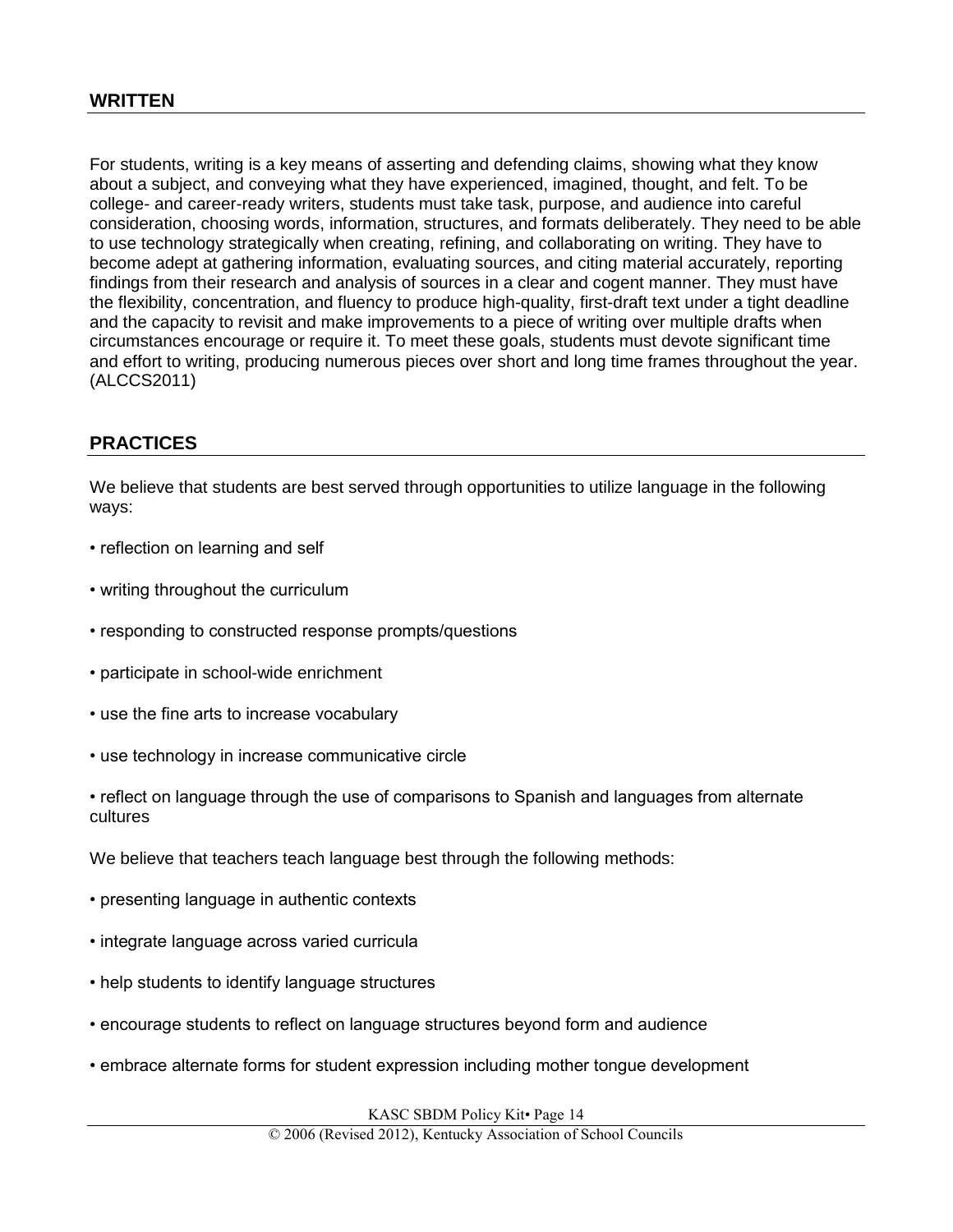- provide a physical space which enriches language development
- support positive attitudes toward improved communication skills and provide opportunities to do so
- provide authentic challenges encouraging students to reach their highest potential
- acknowledge differences in student experiences and skills as well as learning styles
- utilize a variety of assessment strategies

Facilitation of language instruction will take place in the following ways:

- implementation of Units of Inquiry
- teachers as facilitators
- teachers as mentors in the writing/speaking process
- implementation of a writing progression through each grade
- encourage socratic discussions among student groups
- model effective language use
- provide authentic learning experiences with student-created presentations
- provide opportunities for student-centered, student-selected research
- model expression of thoughts and feelings
- actively take part in the acquisition of a second language
- encourage parent involvement
- publish student work
- facilitation of student led conferences

### **PRINCIPAL RESPONSIBILITY**

At least one time per marking period, the principal will meet with each team of teachers to review student performance and plan interventions for students not making adequate progress. Following each of these meetings, the principal will use the assessment data to create a report. This report will include the percent of students not meeting standards, meeting standards, and exceeding standards, with data for the entire grade-level and subject area and each demographic group with 10 or more students. The report will be distributed to all teachers, council members, and committee members. These reports will be considered part of the school council's School Improvement Plan Implementation and Impact Checks.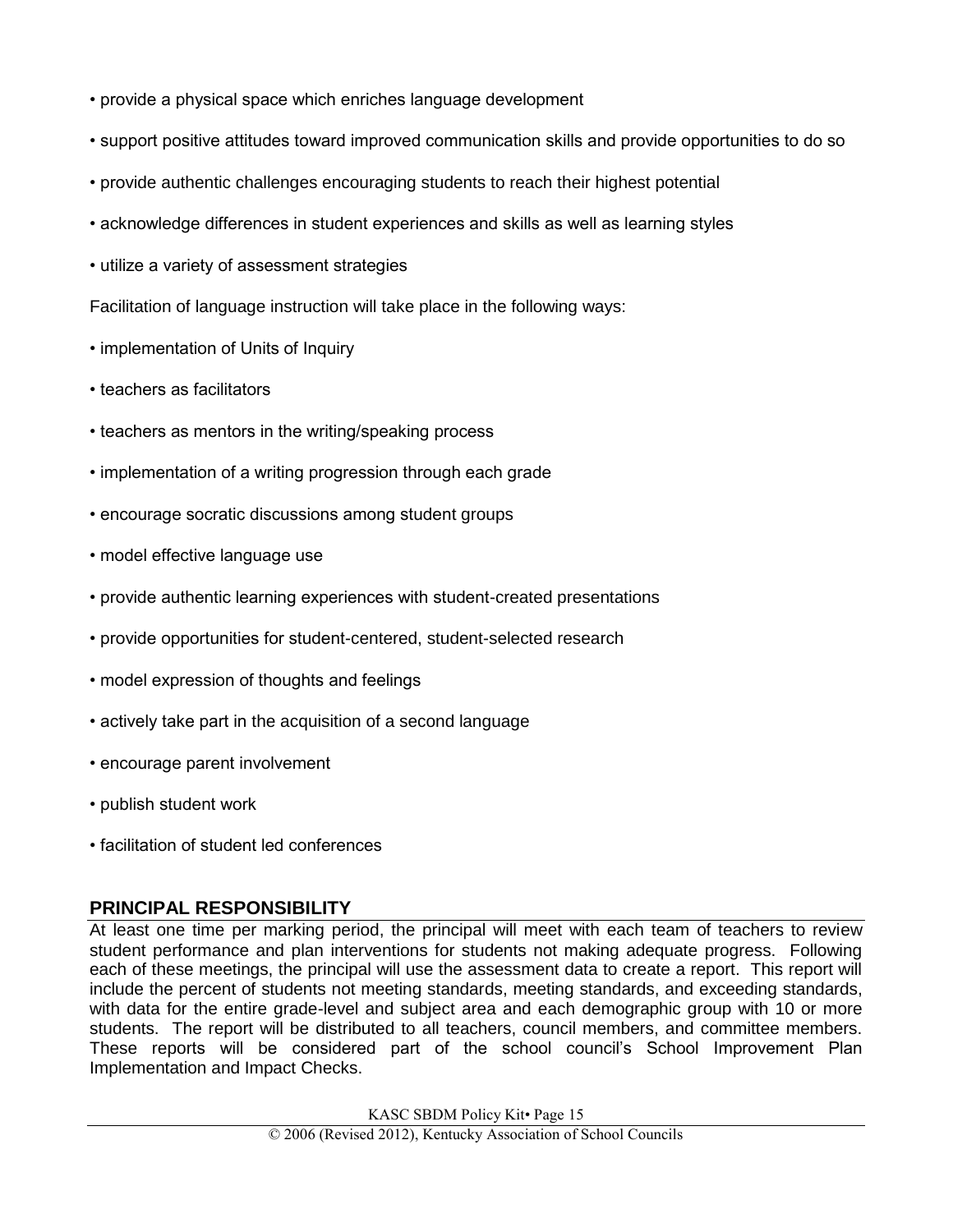### **MOTHER TONGUE LANGUAGE**

At TCE, nearly all students are native English speakers. Nevertheless, TCE provides any non-native speakers with adequate resources from the district level. On a monthly basis, students and their families with a mother tongue different than English, are invited to attend a language circle/breakfast. Language circle's purpose is to promote confidence, practice in mother tongue, and making family connections. The system provides an ELL teacher when needed. Additionally, our library and media program has allotted resources to provide literature in Chinese and additional languages.

### **CHINESE INSTRUCTION**

TCE provides weekly instruction in Chinese using the Confucius program. Students in grades Kindergarten-5 are instructed in Chinese through traditional and creative means. The goal of this program is proficiency in the second language. Cultural awareness and understanding are integral to the instruction practices. The use of second languages is a continuum, not a mastery-laden program. Students will all learn and progress along the continuum, but at varying rates. TCE's master schedule has allotted 30 minutes of Chinese instruction for all students K-5 every six days. An additional 25 minutes Chinese lesson is integrated into the classroom every six days in grades K-3.

#### **Language in the Learner Profiles**

Keeping with the Learner Profile and the PYP, TCE utilizes a language-specific Learner Profile as it pertains to the students and teachers.

Inquirer-use language to gain new information or knowledge in order to make sense of the world

Thinker-able to express thoughts and ideas clearly, succinctly

Communicator-competent users of oral and written language in variety of situations; listen attentively to details; speak confidently; read and write with fluency and comprehend what is conveyed

Risk Taker-willing to attempt to read, write, and speak in all situations

Knowledgeable-have acquired vocabulary and understanding to discuss literary styles

Caring-show caring in use of language and affect language has on others

Principled-aware that language is powerful and has a profound affect; must use it responsibly

Balanced-express themselves orally, visually, and in written form and balance listening and speaking when communicating with others

Reflective-reflect on their language usage and development and consciously work toward proficiency